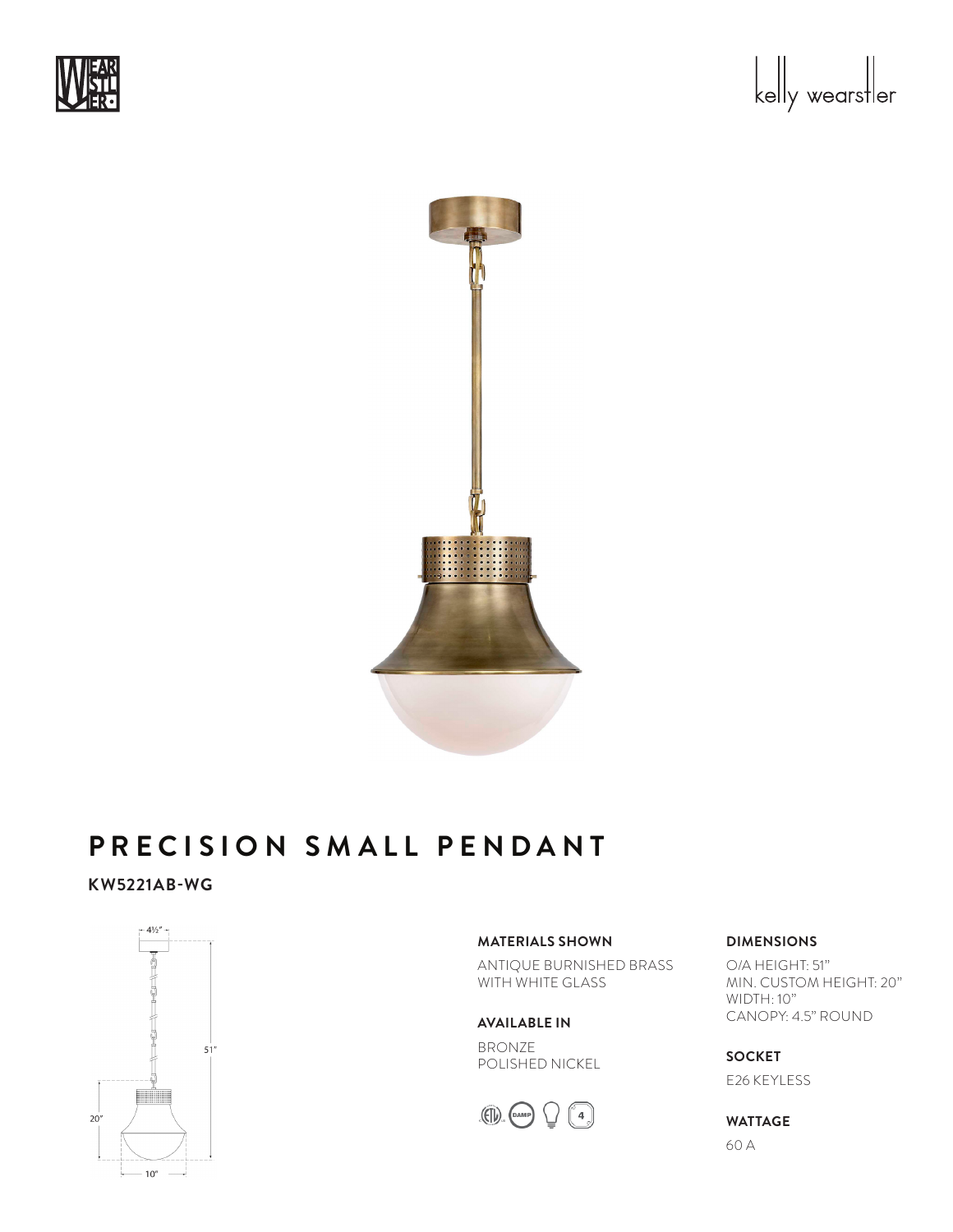





#### PRECISION SMALL PENDANT Glass Options: WG Socket: Keyless

# **KW5221PN-WG**



## **MATERIALS SHOWN**

POLISHED NICKEL WITH WHITE GLASS

### **AVAILABLE IN**

ANTIQUE BURNISHED BRASS BRONZE



## **DIMENSIONS**

O/A HEIGHT: 51" MIN. CUSTOM HEIGHT: 20" WIDTH: 10" CANOPY: 4.5" ROUND

**SOCKET**  E26 KEYLESS

# **WATTAGE**

60 A